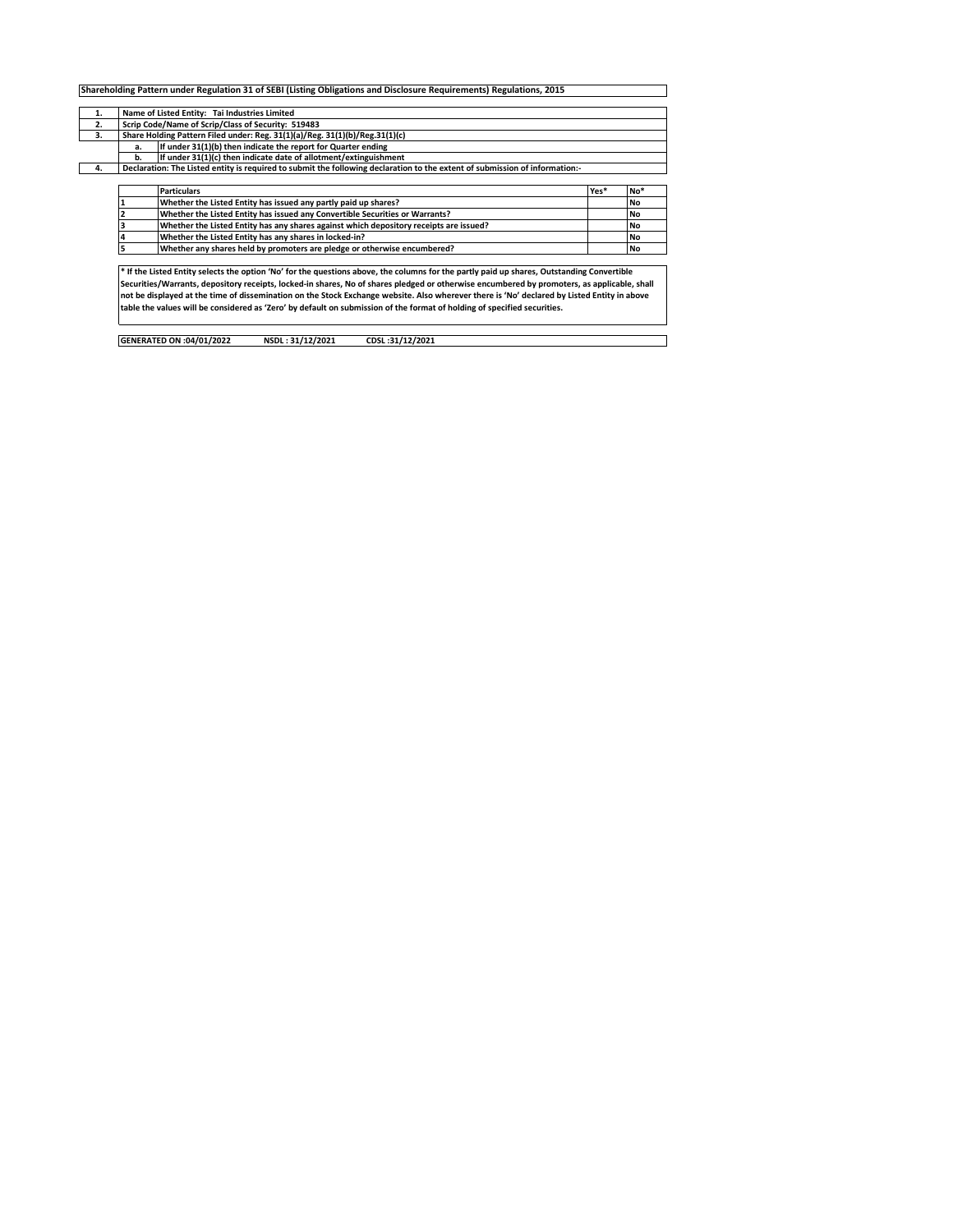|      | Tai Industries Limited                                      |                  |                    |        |                               |           |                  |                                            |  |         |              |                 |                               |        |               |                         |               |           |
|------|-------------------------------------------------------------|------------------|--------------------|--------|-------------------------------|-----------|------------------|--------------------------------------------|--|---------|--------------|-----------------|-------------------------------|--------|---------------|-------------------------|---------------|-----------|
|      | Table I - Summary Statement holding of specified securities |                  |                    |        |                               |           |                  |                                            |  |         |              |                 |                               |        |               |                         |               |           |
|      |                                                             |                  |                    |        |                               |           |                  |                                            |  |         |              |                 |                               |        |               |                         |               |           |
|      |                                                             |                  |                    |        |                               |           | Sharehold        |                                            |  |         |              | <b>Shares</b>   | ing, as a                     |        |               | <b>Number of Shares</b> |               |           |
|      |                                                             |                  |                    |        |                               |           | ing as a %       |                                            |  |         |              | Underlyin %     |                               |        |               | pledged or              |               |           |
|      |                                                             |                  |                    |        | No. of                        |           | of total         | Number of Voting Rights held in each class |  |         | assuming     |                 | <b>Number of Locked in</b>    |        | otherwise     |                         | Number        |           |
|      |                                                             |                  |                    | No. of | shares                        |           | no. of           | of securities                              |  |         |              | Outstandi full  |                               | shares |               | encumbered              |               | of equity |
|      |                                                             |                  | No. of             | Partly | underlyin                     |           | shares           |                                            |  |         | ng           | conversio       |                               |        |               |                         | shares        |           |
|      |                                                             |                  | fully paid paid-up |        |                               |           |                  | (calculate No of Voting Rights             |  |         |              | convertibl n of |                               |        | As a % of     |                         | As a % of     | held in   |
|      |                                                             | Nos. of          | up equity equity   |        | Depositor Total nos. d as per |           |                  |                                            |  |         | Total as a e |                 | convertibl                    |        | total         |                         | total         | demateri  |
|      |                                                             | sharehold shares |                    | shares |                               | shares    | SCRR,            | Class eg: Class eg:                        |  |         | % of         | securities e    |                               |        | <b>Shares</b> |                         | <b>Shares</b> | alised    |
|      | Category Category of shareholder                            | ers              | held               | held   | Receipts held                 |           | 1957)            |                                            |  | Total   | $(A+B+C)$    |                 | (including securities No. (a) |        | held(b)       | No. (a)                 | held(b)       | form      |
|      | (11)                                                        | (III)            | (IV)               | (V)    | (VI)                          | $(VII) =$ | (VIII) As a      |                                            |  | (IX)    |              | (X)             | $(XI) =$                      |        | (XII)         |                         | (XIII)        | (XIV)     |
| (A)  | <b>Promoter &amp; Promoter Group</b>                        |                  | 1216000            |        |                               | 1216000   | 20.2667          | 1216000 0                                  |  | 1216000 | 20.2667      |                 | 20.2667                       |        | 0.0000        |                         | 0.0000        |           |
| (B)  | Public                                                      | 5622             | 4784000            |        |                               | 4784000   | 79.7333          | 4784000                                    |  | 4784000 | 79.7333      |                 | 79.7333                       |        | 0.0000        | <b>NA</b>               | <b>NA</b>     | 4158155   |
| (C)  | Non Promoter - Non Public                                   |                  |                    |        |                               |           |                  |                                            |  |         |              |                 |                               |        | 0.0000        | <b>NA</b>               | <b>NA</b>     |           |
| (C1) | <b>Shares Underlying DRs</b>                                |                  |                    |        |                               |           | 0.0000           |                                            |  |         | 0.0000       |                 | 0.0000                        |        | 0.0000        | <b>NA</b>               | <b>NA</b>     |           |
| (C2) | Shares Held By Employee Trust                               |                  |                    |        |                               |           | 0.0000           |                                            |  |         | 0.0000       |                 | 0.0000                        |        | 0.0000        | <b>NA</b>               | <b>NA</b>     |           |
|      | Total                                                       | 5623             | 6000000            |        |                               | 6000000   | 100.0000 6000000 |                                            |  | 6000000 | 100.0000     |                 | 100.0000 0                    |        | 0.0000        |                         | 0.0000        | 4158155   |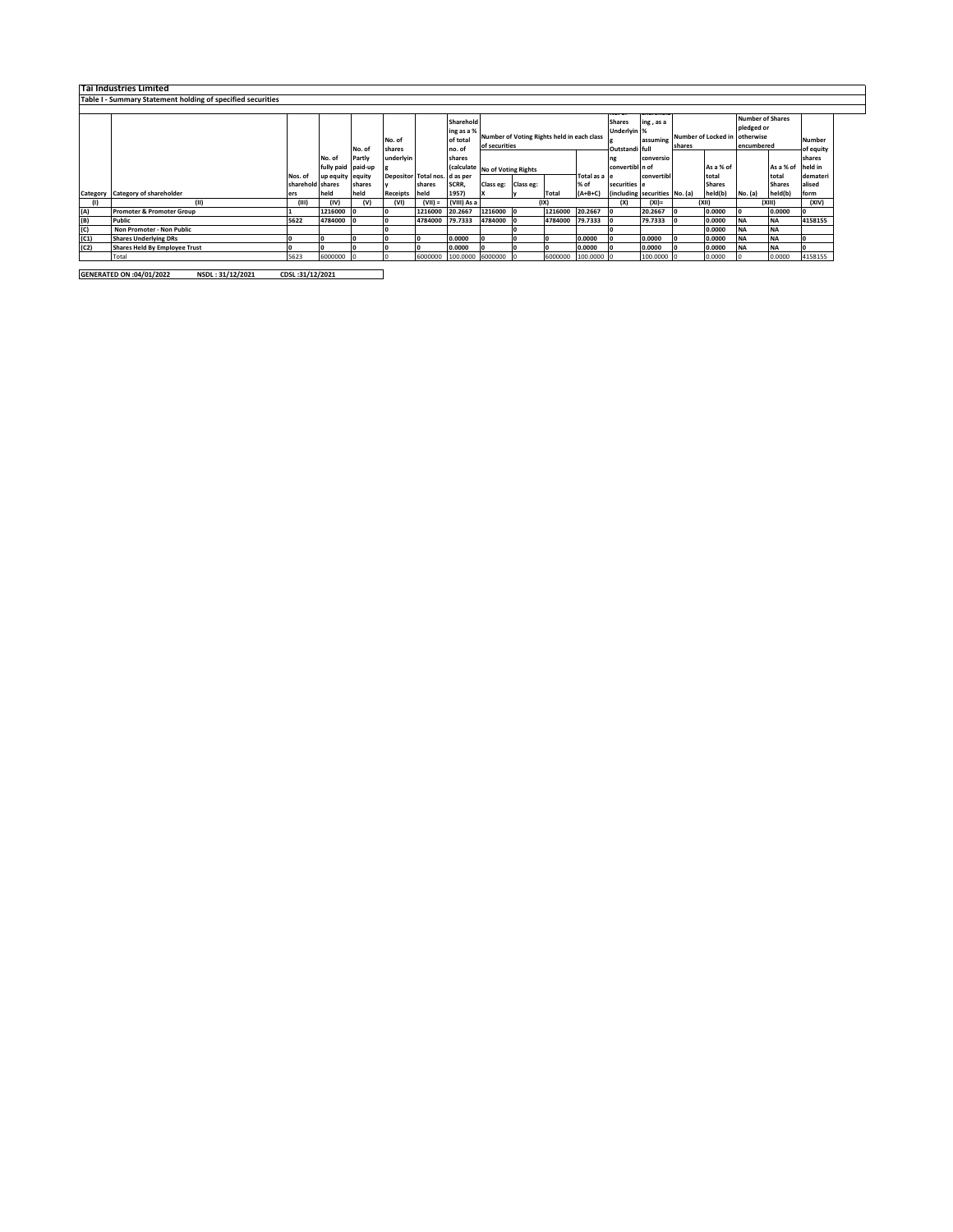|     | <b>Tai Industries Limited</b>                                                        |                    |      |                  |                                        |        |                      |                 |                                 |                                                             |                   |                 |           |                                                |                               |                                        |                    |                                                                  |               |                            |
|-----|--------------------------------------------------------------------------------------|--------------------|------|------------------|----------------------------------------|--------|----------------------|-----------------|---------------------------------|-------------------------------------------------------------|-------------------|-----------------|-----------|------------------------------------------------|-------------------------------|----------------------------------------|--------------------|------------------------------------------------------------------|---------------|----------------------------|
|     | Table II - Statement showing shareholding pattern of the Promoter and Promoter Group |                    |      |                  |                                        |        |                      |                 |                                 |                                                             |                   |                 |           |                                                |                               |                                        |                    |                                                                  |               |                            |
|     |                                                                                      |                    |      |                  |                                        |        |                      |                 |                                 |                                                             |                   |                 |           |                                                |                               |                                        |                    |                                                                  |               |                            |
|     |                                                                                      |                    |      |                  |                                        |        | No. of<br>shares     |                 | Sharehol<br>ding %<br>calculate | Number of Voting Rights held in each class<br>of securities |                   |                 |           | <b>Shares</b><br>Underlyin %<br>Outstandi full | ding, as a                    | assuming Number of Locked in<br>shares |                    | <b>Number of Shares</b><br>pledged or<br>otherwise<br>encumbered |               | <b>Number</b><br>of equity |
|     |                                                                                      |                    |      |                  | No. of                                 | Partiv | underlyin            |                 | d as per                        |                                                             |                   |                 |           | convertib n of                                 | conversio                     |                                        |                    |                                                                  |               | shares<br>held in          |
|     |                                                                                      |                    |      | Nos. of          | fully paid paid-up<br>up equity equity |        | Depositor Total nos. |                 | SCRR,<br>1957 As a              | No of Voting Rights<br>Total as a                           |                   |                 | convertib |                                                | As a % of<br>total            |                                        | As a % of<br>total | demateri                                                         |               |                            |
|     |                                                                                      |                    |      | sharehold shares |                                        | shares |                      | shares          | % of                            | Class eg:                                                   |                   |                 | % of      | securities                                     | l۴                            |                                        | <b>Shares</b>      |                                                                  | <b>Shares</b> | alised                     |
|     | Category & Name of the shareholders                                                  | <b>Entity Type</b> | PAN  | ers              | held                                   | held   | <b>Receipts</b>      | held            | $(A+B+C2)$                      |                                                             | Class eg: y Total |                 | $(A+B+C)$ |                                                | (including securities No. (a) |                                        | held(b)            | No. (a)                                                          | held(b)       | form                       |
|     | $\mathbf{u}$                                                                         |                    | (11) | (III)            | (IV)                                   | (V)    | (VI)                 | $(VII) =$       | (VIII) As a                     |                                                             |                   | (IX)            |           | (X)                                            | $(XI)$ =                      |                                        | (X  )              |                                                                  | (XIII)        | (XIV)                      |
|     | Indian                                                                               |                    |      |                  |                                        |        |                      |                 |                                 |                                                             |                   |                 |           |                                                |                               |                                        |                    |                                                                  |               |                            |
| (a) | Individuals / Hindu Undivided Family                                                 |                    |      |                  |                                        |        |                      |                 | 0.0000                          |                                                             |                   |                 | 0.0000    |                                                | 0.0000                        |                                        | 0.0000             |                                                                  | 0.0000        |                            |
| (b) | Central Government / State Government(s)                                             |                    |      |                  |                                        |        |                      |                 | 0.0000                          |                                                             |                   |                 | 0.0000    |                                                | 0.0000                        |                                        | 0.0000             |                                                                  | 0.0000        |                            |
| (c) | <b>Financial Institutions / Banks</b>                                                |                    |      |                  |                                        |        |                      |                 | 0.0000                          |                                                             |                   |                 | 0.0000    |                                                | 0.0000                        |                                        | 0.0000             |                                                                  | 0.0000        |                            |
| (d) | Any Other (Specify)                                                                  |                    |      |                  |                                        |        |                      |                 | 0.0000                          |                                                             |                   |                 | 0.0000    |                                                | 0.0000                        |                                        | 0.0000             |                                                                  | 0.0000        |                            |
|     | Sub Total (A)(1)                                                                     |                    |      |                  |                                        |        |                      |                 | 0.0000                          |                                                             |                   |                 | 0.0000    |                                                | 0.0000                        |                                        | 0.0000             |                                                                  | 0.0000        |                            |
|     | Foreign                                                                              |                    |      |                  |                                        |        |                      |                 |                                 |                                                             |                   |                 |           |                                                |                               |                                        |                    |                                                                  |               |                            |
| (a) | Individuals (Non-Resident Individuals / Foreign Individuals)                         |                    |      |                  | 1216000                                |        |                      | 1216000         | 20.2667                         | 1216000                                                     |                   | 1216000         | 20,2667   |                                                | 20.2667                       |                                        | 0.0000             |                                                                  | 0.0000        |                            |
|     | Dasho U Dorii                                                                        | Promoters          |      |                  | 1216000                                |        |                      | 1216000         | 20.2667                         | 1216000                                                     |                   | 1216000         | 20.2667   |                                                | 20.2667                       |                                        | 0.0000             |                                                                  | 0.0000        |                            |
| (b) | Government                                                                           |                    |      |                  |                                        |        |                      |                 | 0.0000                          |                                                             |                   |                 | 0.0000    |                                                | 0.0000                        |                                        | 0.0000             |                                                                  | 0.0000        |                            |
| (c) | Institutions                                                                         |                    |      |                  |                                        |        |                      |                 | 0.0000                          |                                                             |                   |                 | 0.0000    |                                                | 0.0000                        |                                        | 0.0000             |                                                                  | 0.0000        |                            |
| (d) | <b>Foreign Portfolio Investor</b>                                                    |                    |      |                  |                                        |        |                      |                 | 0.0000                          |                                                             |                   |                 | 0.0000    |                                                | 0.0000                        |                                        | 0.0000             |                                                                  | 0.0000        |                            |
| (e) | Any Other (Specify)                                                                  |                    |      |                  |                                        |        |                      |                 | 0.0000                          |                                                             |                   |                 | 0.0000    |                                                | 0.0000                        |                                        | 0.0000             |                                                                  | 0.0000        |                            |
|     | Sub Total (A)(2)                                                                     |                    |      |                  | 1216000                                |        |                      | 1216000         | 20.2667                         | 1216000                                                     |                   | 1216000         | 20.2667   |                                                | 20.2667                       |                                        | 0.0000             |                                                                  | 0.0000        |                            |
|     | Total Shareholding Of Promoter And Promoter Group (A)=<br>$(A)(1)+(A)(2)$            |                    |      |                  | 1216000                                |        |                      | 1216000 20.2667 |                                 | 1216000 0                                                   |                   | 1216000 20.2667 |           | I٥                                             | 20.2667                       |                                        | 0.0000             |                                                                  | 0.0000        |                            |

**Details of Shares which remain unclaimed may be given hear along with details such as number of shareholders, outstanding shares held in demat/unclaimed suspense account, voting rights which are frozen etc.**

Note :<br>(1) PAN would not be displayed on website of Stock Exchange(s)<br>(2) The term 'Encumbrance' has the same meaning as assigned under regulation 28(3) of SEBI (Substantial Acquisition of Shares and Takeovers) Regulations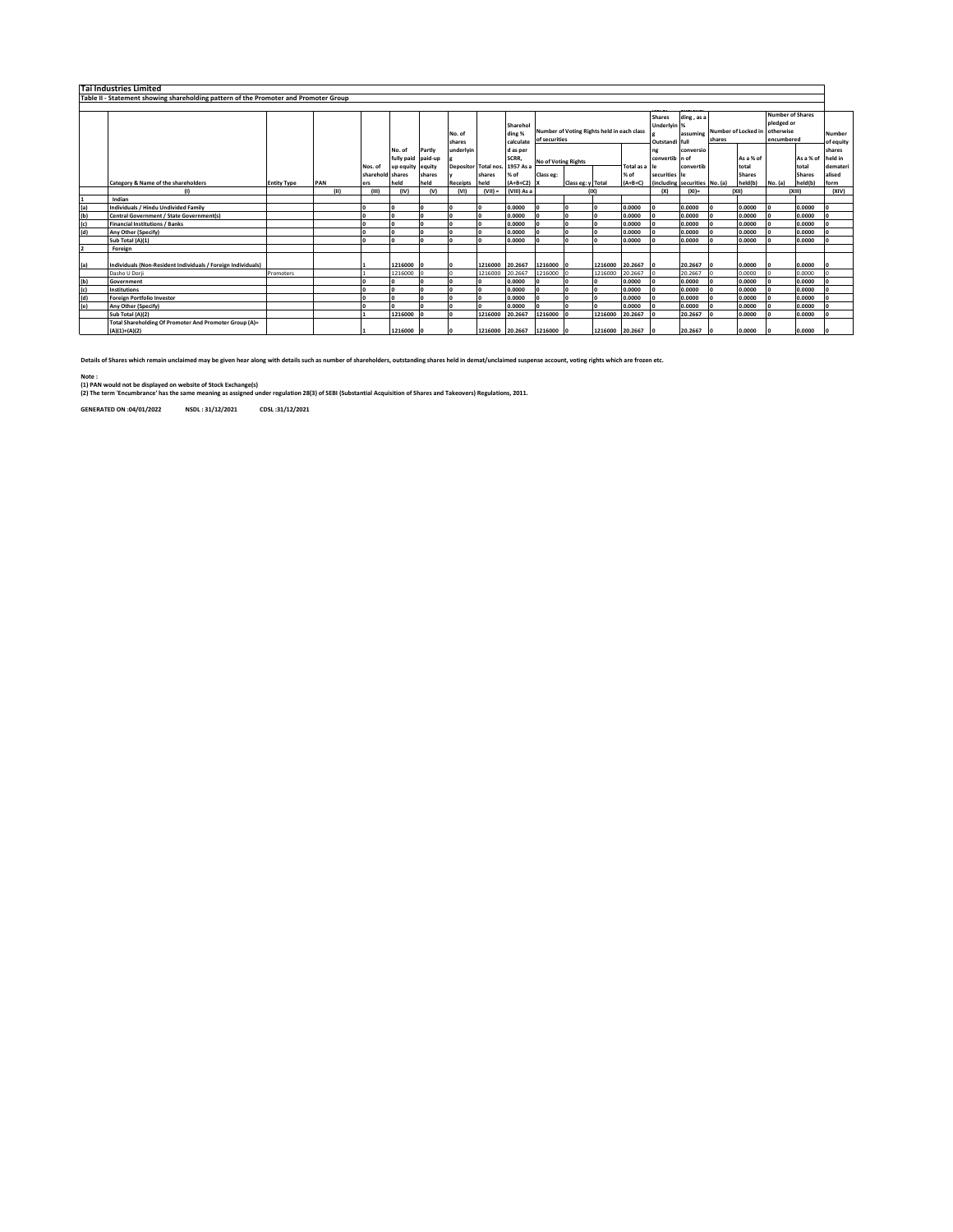|     | Tai Industries Limited                                                       |            |                |            |                |                 |              |             |                            |              |                                            |            |               |                    |              |               |                                                                     |               |                    |  |
|-----|------------------------------------------------------------------------------|------------|----------------|------------|----------------|-----------------|--------------|-------------|----------------------------|--------------|--------------------------------------------|------------|---------------|--------------------|--------------|---------------|---------------------------------------------------------------------|---------------|--------------------|--|
|     | Table III - Statement showing shareholding pattern of the Public shareholder |            |                |            |                |                 |              |             |                            |              |                                            |            |               |                    |              |               |                                                                     |               |                    |  |
|     |                                                                              |            |                |            |                |                 |              |             |                            |              |                                            |            |               |                    |              |               |                                                                     |               |                    |  |
|     |                                                                              |            |                |            |                |                 |              |             |                            |              |                                            |            |               |                    |              |               |                                                                     |               |                    |  |
|     |                                                                              |            |                |            |                |                 |              |             |                            |              |                                            |            | <b>Shares</b> | ing, as a          |              |               |                                                                     |               |                    |  |
|     |                                                                              |            |                |            |                |                 |              | Sharehold   |                            |              |                                            |            | Underlyin     | %                  |              |               | <b>Number of Shares</b><br>Number of Locked in pledged or otherwise |               |                    |  |
|     |                                                                              |            |                |            |                |                 |              | ing %       |                            |              | Number of Voting Rights held in each class |            |               | assuming           |              |               |                                                                     |               | Number             |  |
|     |                                                                              |            |                |            |                | No. of          |              | calculated  | of securities              |              |                                            |            | Outstandi     | full               | shares       |               | encumbered                                                          |               | of equity          |  |
|     |                                                                              |            |                | No. of     | Partly         | shares          |              | as per      |                            |              |                                            |            | ng            | conversio          |              |               |                                                                     |               | shares             |  |
|     |                                                                              |            |                | fully paid | paid-up        | underlyin       |              | SCRR,       |                            |              |                                            |            | convertibl    | n of               |              | As a % of     |                                                                     | As a % of     | held in            |  |
|     |                                                                              |            | Nos. of        | up equity  | equity         |                 | Total nos.   | 1957 As a   | <b>No of Voting Rights</b> |              |                                            | Total as a |               | convertibl         |              | total         |                                                                     | total         | demater            |  |
|     |                                                                              |            |                |            |                |                 |              |             |                            |              |                                            |            |               |                    |              |               |                                                                     |               |                    |  |
|     |                                                                              |            | sharehold      | shares     | shares         | Depositor       | shares       | % of        | Class eg:                  | Class eg:    |                                            | % of       | securities    |                    |              | <b>Shares</b> |                                                                     | <b>Shares</b> | alised             |  |
|     | Category & Name of the shareholders                                          | PAN        | ers            | held       | held           | <b>Receipts</b> | held         | $(A+B+C2)$  |                            |              | <b>Total</b>                               | $(A+B+C)$  | including     | securities No. (a) |              | held(b)       | No. (a)                                                             | held(b)       | form               |  |
|     | ጣ                                                                            | (II)       | (III)          | (IV)       | (V)            | (VI)            | $(VII) =$    | (VIII) As a |                            |              | (IX)                                       |            | (X)           | $(XI) =$           |              | (X  )         |                                                                     | (XIII)        | (XIV)              |  |
|     | Institutions                                                                 |            |                |            |                |                 |              |             |                            |              |                                            |            |               |                    |              |               |                                                                     |               |                    |  |
| (a) | <b>Mutual Fund</b>                                                           |            | ١o             | O          | lo             | $\Omega$        | $\Omega$     | 0.0000      |                            | $\Omega$     |                                            | 0.0000     | $\Omega$      | 0.0000             | <b>O</b>     | 0.0000        | <b>NA</b>                                                           | <b>NA</b>     | $\mathbf{0}$       |  |
| (b) | <b>Venture Capital Funds</b>                                                 |            | ١o             |            | lo             | 0               | $\mathbf{0}$ | 0.0000      |                            | 0            |                                            | 0.0000     | 0             | 0.0000             | <b>O</b>     | 0.0000        | <b>NA</b>                                                           | NA            | $\mathbf 0$        |  |
| (c) | <b>Alternate Investment Funds</b>                                            |            | o              |            | lo             |                 | <b>n</b>     | 0.0000      |                            | $\mathbf{0}$ |                                            | 0.0000     | $\Omega$      | 0.0000             | ln.          | 0.0000        | <b>NA</b>                                                           | NA            | $\pmb{\mathsf{o}}$ |  |
| (d) |                                                                              |            | ١o             | n          | lo             | n               | $\mathbf{0}$ | 0.0000      |                            | $\Omega$     |                                            | 0.0000     | <b>n</b>      | 0.0000             | ln.          | 0.0000        | <b>NA</b>                                                           | <b>NA</b>     | $\pmb{\mathsf{o}}$ |  |
|     | <b>Foreign Venture Capital Investors</b>                                     |            |                |            |                |                 |              |             |                            |              |                                            |            |               |                    |              |               |                                                                     |               |                    |  |
| (e) | <b>Foreign Portfolio Investor</b>                                            |            | O              | $\Omega$   | lo             | o               | $\Omega$     | 0.0000      |                            | $\mathbf{0}$ |                                            | 0.0000     | $\Omega$      | 0.0000             | o            | 0.0000        | <b>NA</b>                                                           | NA            | $\mathbf 0$        |  |
| (f) | <b>Financial Institutions / Banks</b>                                        |            | ١o             |            | lo             |                 | $\Omega$     | 0.0000      |                            | $\Omega$     |                                            | 0.0000     | $\Omega$      | 0.0000             | n            | 0.0000        | <b>NA</b>                                                           | <b>NA</b>     | $\mathbf{0}$       |  |
| (g) | <b>Insurance Companies</b>                                                   |            | O              | n          | o              | 0               | $\mathbf 0$  | 0.0000      |                            | 0            | $\Omega$                                   | 0.0000     | 0             | 0.0000             | O            | 0.0000        | <b>NA</b>                                                           | NA            | $\mathbf 0$        |  |
| (h) | <b>Provident Funds/ Pension Funds</b>                                        |            | O              | $\Omega$   | o              | $\mathbf{r}$    | $\mathbf{0}$ | 0.0000      |                            | $\mathbf{0}$ |                                            | 0.0000     | $\Omega$      | 0.0000             | <b>O</b>     | 0.0000        | <b>NA</b>                                                           | NA            | $\mathbf 0$        |  |
| (i) | Any Other (Specify)                                                          |            | ١o             | n          | lo             | $\Omega$        | $\mathbf{0}$ | 0.0000      |                            | 0            |                                            | 0.0000     | $\Omega$      | 0.0000             | n            | 0.0000        | <b>NA</b>                                                           | <b>NA</b>     | $\mathbf 0$        |  |
|     | Sub Total (B)(1                                                              |            | ١o             |            | $\mathbf{0}$   | $\Omega$        | $\mathbf{0}$ | 0.0000      |                            | $\Omega$     |                                            | 0.0000     |               | 0.0000             | o            | 0.0000        | <b>NA</b>                                                           | NA            | $\mathbf 0$        |  |
|     | Central Government/ State Government(s)/                                     |            |                |            |                |                 |              |             |                            |              |                                            |            |               |                    |              |               |                                                                     |               |                    |  |
|     |                                                                              |            |                |            |                |                 |              |             |                            |              |                                            |            |               |                    |              |               |                                                                     |               |                    |  |
|     | <b>President of India</b>                                                    |            |                |            |                |                 |              |             |                            |              |                                            |            |               |                    |              |               |                                                                     |               |                    |  |
|     | Sub Total (B)(2)                                                             |            | ١o             | n          | $\overline{0}$ | $\mathbf{a}$    | $\Omega$     | 0.0000      |                            | O            |                                            | 0.0000     | <b>n</b>      | 0.0000             | ln.          | 0.0000        | <b>NA</b>                                                           | <b>NA</b>     | $\Omega$           |  |
|     | Non-Institutions                                                             |            |                |            |                |                 |              |             |                            |              |                                            |            |               |                    |              |               |                                                                     |               |                    |  |
| (a) | Individuals                                                                  |            |                |            | $\mathbf{0}$   |                 |              |             |                            |              |                                            |            |               |                    | o            |               | <b>NA</b>                                                           | NA            |                    |  |
|     | i. Individual shareholders holding nominal share                             |            |                |            |                |                 |              |             |                            |              |                                            |            |               |                    |              |               |                                                                     |               |                    |  |
|     | capital up to Rs. 2 lakhs.                                                   |            | 5444           | 1282380    |                |                 | 1282380      | 21.3730     | 1282380                    |              | 1282380                                    | 21.3730    |               | 21.3730            |              | 0.0000        | <b>NA</b>                                                           | <b>NA</b>     | 975835             |  |
|     | ii. Individual shareholders holding nominal                                  |            |                |            |                |                 |              |             |                            |              |                                            |            |               |                    |              |               |                                                                     |               |                    |  |
|     |                                                                              |            |                | 299144     |                |                 | 299144       | 4.9857      | 299144                     |              | 299144                                     | 4.9857     |               | 4.9857             |              | 0.0000        | <b>NA</b>                                                           | NA            | 299144             |  |
|     | share capital in excess of Rs. 2 lakhs.                                      |            |                |            |                |                 |              |             |                            |              |                                            |            |               |                    |              |               |                                                                     |               |                    |  |
|     | Anvarbhai Harunbhai Memon                                                    | AFOPM9744J |                | 53830      | I٥             | $\Omega$        | 53830        | 1.0638      | 63830                      | $\Omega$     | 53830                                      | 1.0638     | $\Omega$      | 1.0638             |              | 0.0000        | <b>NA</b>                                                           | <b>NA</b>     | 63830              |  |
|     | Mahendra Girdharilal                                                         | AAAPW1327L |                | 100922     | O              | $\Omega$        | 100922       | 1.6820      | 100922                     | $\Omega$     | 100922                                     | 1.6820     | $\Omega$      | 1.6820             | $\Omega$     | 0.0000        | NA                                                                  | ΝA            | 100922             |  |
| (b) | <b>NBFCs registered with RBI</b>                                             |            | ١o             |            | lo             |                 |              | 0.0000      |                            | $\Omega$     |                                            | 0.0000     | $\Omega$      | 0.0000             |              | 0.0000        | <b>NA</b>                                                           | <b>NA</b>     | $\Omega$           |  |
|     | <b>Trust Employee</b>                                                        |            | o              | n          | o              | 0               | $\mathbf{0}$ | 0.0000      | n                          | $\mathbf{0}$ | $\Omega$                                   | 0.0000     | 0             | 0.0000             | <b>O</b>     | 0.0000        | <b>NA</b>                                                           | ΝA            | $\mathbf 0$        |  |
|     | <b>Overseas Depositories(holding DRs) (balancing</b>                         |            |                |            |                |                 |              |             |                            |              |                                            |            |               |                    |              |               |                                                                     |               |                    |  |
| (d) | figure)                                                                      |            | $\Omega$       |            | $\Omega$       |                 |              | 0.0000      |                            | n            |                                            | 0.0000     | $\Omega$      | 0.0000             |              | 0.0000        | <b>NA</b>                                                           | <b>NA</b>     | $\Omega$           |  |
| (c) | Any Other (Specify)                                                          |            | 171            | 3202476    | lo             | 0               | 3202476      | 53.3746     | 3202476                    | $\Omega$     | 3202476                                    | 53.3746    | $\Omega$      | 53.3746            | o            | 0.0000        | <b>NA</b>                                                           | NA            | 2883176            |  |
|     | <b>IEPF</b>                                                                  |            | I۱             | 359474     | lo             |                 | 359474       | 5.9912      | 359474                     | $\Omega$     | 359474                                     | 5.9912     |               | 5.9912             |              | 0.0000        | <b>NA</b>                                                           | NA            | 359474             |  |
|     |                                                                              |            |                |            |                |                 |              |             |                            |              |                                            |            |               |                    |              |               |                                                                     |               |                    |  |
|     | Investor Education And Protection Fund Authorit EXEMPTCATG                   |            | I1             | 359474     | lo             | $\Omega$        | 359474       | 5.9912      | 359474                     | $\mathbf 0$  | 359474                                     | 5.9912     | $\Omega$      | 5.9912             | $\Omega$     | 0.0000        | NA                                                                  | ΝA            | 359474             |  |
|     | <b>Hindu Undivided Family</b>                                                |            | 97             | 54321      | lo             | <b>O</b>        | 54321        | 0.9054      | 54321                      | $\Omega$     | 54321                                      | 0.9054     | $\Omega$      | 0.9054             | <b>O</b>     | 0.0000        | <b>NA</b>                                                           | <b>NA</b>     | 54321              |  |
|     | Non Resident Indians (Non Repat)                                             |            | lз             | 400        | lo             | $\mathbf{0}$    | 400          | 0.0067      | 400                        | $\mathbf{0}$ | 400                                        | 0.0067     | $\Omega$      | 0.0067             | <b>O</b>     | 0.0000        | <b>NA</b>                                                           | <b>NA</b>     | 400                |  |
|     | <b>Non Resident Indians (Repat)</b>                                          |            | 4              | 574        | lo             | 0               | 574          | 0.0096      | 574                        | 0            | 574                                        | 0.0096     | 0             | 0.0096             | $\mathbf{0}$ | 0.0000        | <b>NA</b>                                                           | NA            | 574                |  |
|     | <b>Overseas Bodies Corporates</b>                                            |            | l1             | 300000     | lo             | $\mathbf{r}$    | 300000       | 5.0000      | 300000                     | $\mathbf{0}$ | 300000                                     | 5.0000     | $\Omega$      | 5.0000             | ln.          | 0.0000        | <b>NA</b>                                                           | <b>NA</b>     | $\mathbf{0}$       |  |
|     | Amas Bank (Switzerland) Ltd                                                  |            |                | 300000     | I٥             | $\Omega$        | 300000       | 5.0000      | 300000                     | $\Omega$     | 300000                                     | 5.0000     | $\mathbf 0$   | 5.0000             | $\Omega$     | 0.0000        | <b>NA</b>                                                           | <b>NA</b>     | $\Omega$           |  |
|     | <b>Clearing Member</b>                                                       |            | 16             | 6844       | lo             | <b>O</b>        | 6844         | 0.1141      | 6844                       | $\Omega$     | 6844                                       | 0.1141     | $\Omega$      | 0.1141             | <b>O</b>     | 0.0000        | <b>NA</b>                                                           | <b>NA</b>     | 6844               |  |
|     | <b>Bodies Corporate</b>                                                      |            | 49             | 2480863    | ١o             |                 | 2480863      | 41.3477     | 2480863                    | $\Omega$     | 2480863                                    | 41.3477    |               | 41.3477            | <b>n</b>     | 0.0000        | <b>NA</b>                                                           | NA            | 2461563            |  |
|     |                                                                              |            |                |            |                |                 |              |             | 300000                     |              |                                            |            |               |                    |              |               |                                                                     |               |                    |  |
|     | Kathrene Dealtrade Pvt. Ltd.                                                 | AAECK2747H | 11             | 300000     | lo.            | $\Omega$        | 300000       | 5.0000      |                            | $\Omega$     | 300000                                     | 5.0000     | $\Omega$      | 5.0000             | $\Omega$     | 0.0000        | NA                                                                  | NA            | 300000             |  |
|     | Rajpad Traders Private Limited                                               | AAFCR7141F | I1             | 300000     | I٥             | $\Omega$        | 300000       | 6.0000      | 300000                     | $\Omega$     | 300000                                     | 5.0000     | $\Omega$      | 5.0000             | $\Omega$     | 0.0000        | <b>NA</b>                                                           | ΝA            | 300000             |  |
|     | Neha Dealtrade Private Limited                                               | AADCN6708J | I1             | 299200     | I٥             |                 | 299200       | 1.9867      | 299200                     | $\Omega$     | 299200                                     | 4.9867     | $\Omega$      | 4.9867             | $\Omega$     | 0.0000        | <b>NA</b>                                                           | <b>NA</b>     | 299200             |  |
|     | Mangalrashi Tie Up Private Limited                                           | AAHCM8634N |                | 298832     | $\Omega$       |                 | 298832       | .9805       | 298832                     |              | 298832                                     | 4.9805     | $\Omega$      | 1.9805             | $\Omega$     | 0.0000        | NA                                                                  | ΝA            | 298832             |  |
|     | Anuraj Securities Pvt. Ltd                                                   | AAECA3415G |                | 294262     | I٥             |                 | 294262       | 1.9044      | 294262                     |              | 294262                                     | 4.9044     | $\Omega$      | 4.9044             |              | 0.0000        | NA                                                                  | ΝA            | 294262             |  |
|     | Oriental Trade And Investments Private Limited                               | AAACO4950A | $\overline{1}$ | 277400     | $\Omega$       | $\Omega$        | 277400       | 4.6233      | 277400                     | $\Omega$     | 277400                                     | 4.6233     | $\Omega$      | 4.6233             | $\Omega$     | 0.0000        | <b>NA</b>                                                           | NΑ            | 277400             |  |
|     | Jai Pitreshwar Vyapaar Pvt. Ltd                                              | AABCJ9365M | 11             | 268203     | lo.            | $\Omega$        | 268203       | 4.4701      | 268203                     | $\Omega$     | 268203                                     | 4.4701     | $\mathbf 0$   | 4.4701             | $\Omega$     | 0.0000        | <b>NA</b>                                                           | NΑ            | 268203             |  |
|     |                                                                              |            | I1             |            | I٥             |                 |              |             |                            | $\Omega$     |                                            |            | $\Omega$      |                    |              |               |                                                                     |               |                    |  |
|     | Stone Door Resources Private Limited                                         | AAACD9037H |                | 112313     |                |                 | 112313       | 1.8719      | 112313                     |              | 112313                                     | 1.8719     |               | 1.8719             | $\Omega$     | 0.0000        | NA                                                                  | ΝA            | 108213             |  |
|     | Sworn Brothers Assets Private Limited                                        | AABCD1016H | $\overline{1}$ | 109280     | $\mathbf 0$    |                 | 109280       | 1.8213      | 109280                     |              | 109280                                     | 1.8213     | $\mathbf{0}$  | 1.8213             | $\Omega$     | 0.0000        | NA                                                                  | <b>NA</b>     | 109280             |  |
|     | Latangi Vyapaar Pvt Ltd                                                      | AAACL5281H | I٦             | 61266      | lo             |                 | 61266        | 1.0211      | 61266                      | $\Omega$     | 61266                                      | 1.0211     | $\mathbf 0$   | 1.0211             | $\sqrt{2}$   | 0.0000        | <b>NA</b>                                                           | ΝA            | 61266              |  |
|     | Sub Total (B)(3)                                                             |            | 5622           | 4784000    | lo             | $\mathbf{0}$    | 4784000      | 79.7333     | 4784000                    | $\Omega$     | 4784000                                    | 79.7333    | $\Omega$      | 79.7333            | lo           | 0.0000        | <b>NA</b>                                                           | ΝA            | 4158155            |  |
|     | <b>Total Public Shareholding (B)=</b>                                        |            |                |            |                |                 |              |             |                            |              |                                            |            |               |                    |              |               |                                                                     |               |                    |  |
|     | $(B)(1)+(B)(2)+(B)(3)$                                                       |            | 5622           | 4784000    |                |                 | 4784000      | 79.7333     | 4784000                    |              | 4784000                                    | 79.7333    |               | 79.7333            |              | 0.0000        | <b>NA</b>                                                           | <b>NA</b>     | 4158155            |  |
|     |                                                                              |            |                |            |                |                 |              |             |                            |              |                                            |            |               |                    |              |               |                                                                     |               |                    |  |

**Details of the shareholders acting as persons in Concert including their Shareholding (No. and %): No. of shareholders No. of Shares**

**Details of Shares which remain unclaimed may be given hear along with details such as number of shareholders, outstanding shares held in demat/unclaimed suspense account, voting rights which are frozen etc.**

**Note : (1) PAN would not be displayed on website of Stock Exchange(s).** 

(2) The above format needs to disclose name of all holders holding more than 1% of total number of shares<br>(3) W.r.t. the information pertaining to Depository Receipts, the same may be disclosed in the respective columns to